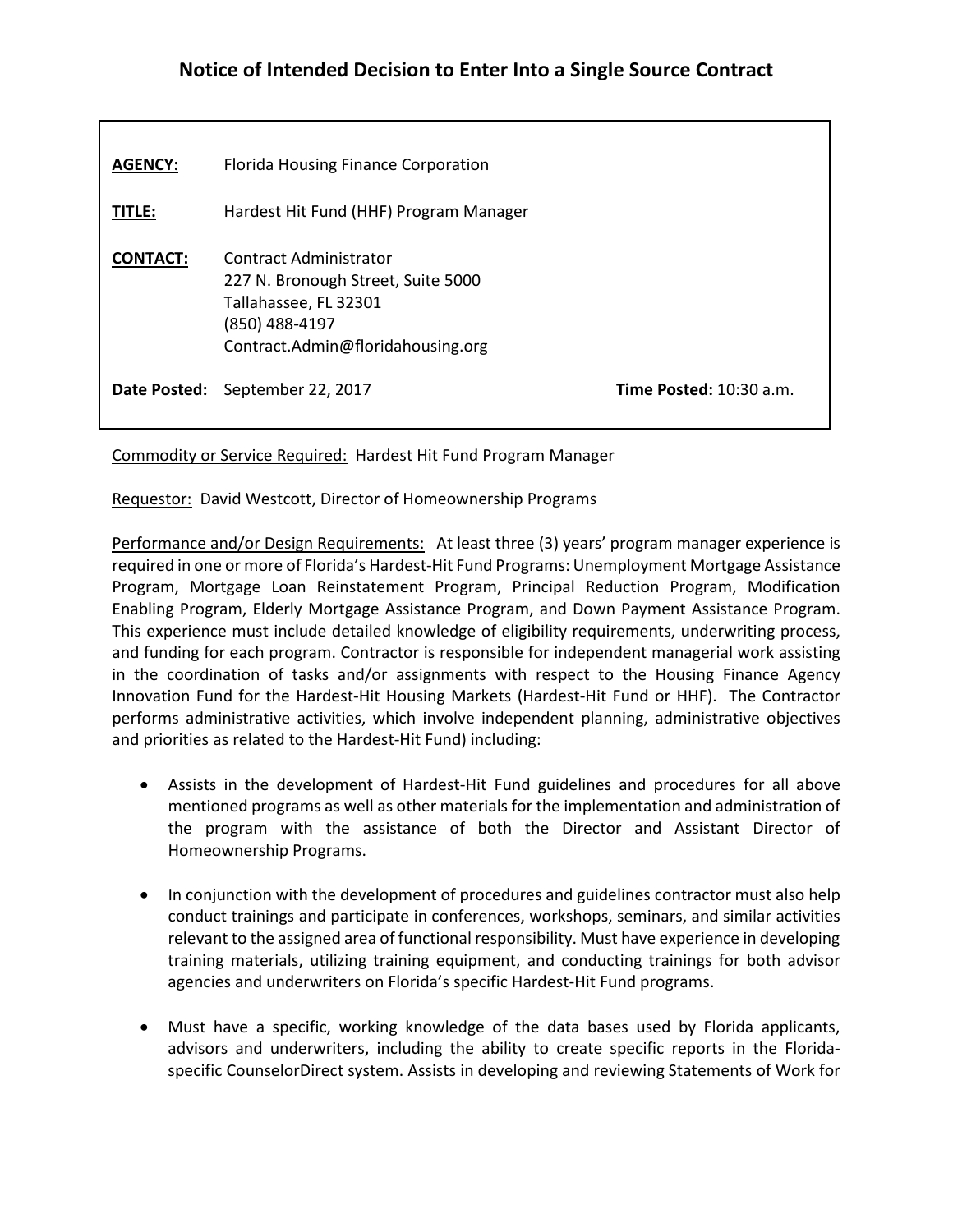any upgrades or enhancements needed in CounselorDirect for all Florida-specific HHF programs.

- Coordinates the implementation of new mortgage loan servicers (servicers) for all applicable Florida-specific HHF programs including execution of the Participation Agreement, training new servicers on all programs, assisting with the electronic file transfer and coordinating the monthly payments.
- Utilizes the common data file for all loan level information provided to and from the servicers for all Florida-specific HHF programs.
- Prepares all funding disbursements to servicers for all Florida-specific HHF programs.
- Utilizes Sharefile and SFTP for all secure transfers between FHFC and the servicers.
- Provides technical assistance on the Hardest-Hit Fund to all stakeholders including servicers, advisor agencies, local governments, and the general public. Distributes Hardest-Hit Fund information to interested persons. Consults with compliance monitors and attorneys as needed.
- Maintains and reconciles the Hardest-Hit Fund expenditures for all Florida-specific HHF programs including disbursements and administrative expenditures.
- Coordinates the development, processing, and reconciliation of quarterly performance reports for all Florida-specific HHF programs. Creates these reports using the CounserlorDirect system and, after approval, submits them to the US Treasury.
- Assists the Assistant Director and Director of Homeownership Programs and the Communications staff in the development and implementation of marketing initiatives for the Hardest-Hit Fund.
- Assists staff of Quality Assurance, HHF Compliance and the Inspector General's Office in monitoring compliance with Hardest-Hit Fund requirements.
- Assists the Assistant Director and, the Director of Homeownership Programs and Legal Staff in any appeals or challenges received in relation to the Hardest-Hit Fund.
- Performs special assignments, research and report preparation in relation to all Floridaspecific HHF programs as assigned.
- Attends (ELMORE) borrower events statewide, working with servicers and the advisor agency to gather outstanding documents and help qualify applicants for ELMORE.

Intended Source: RCL Consulting and Management, Inc.